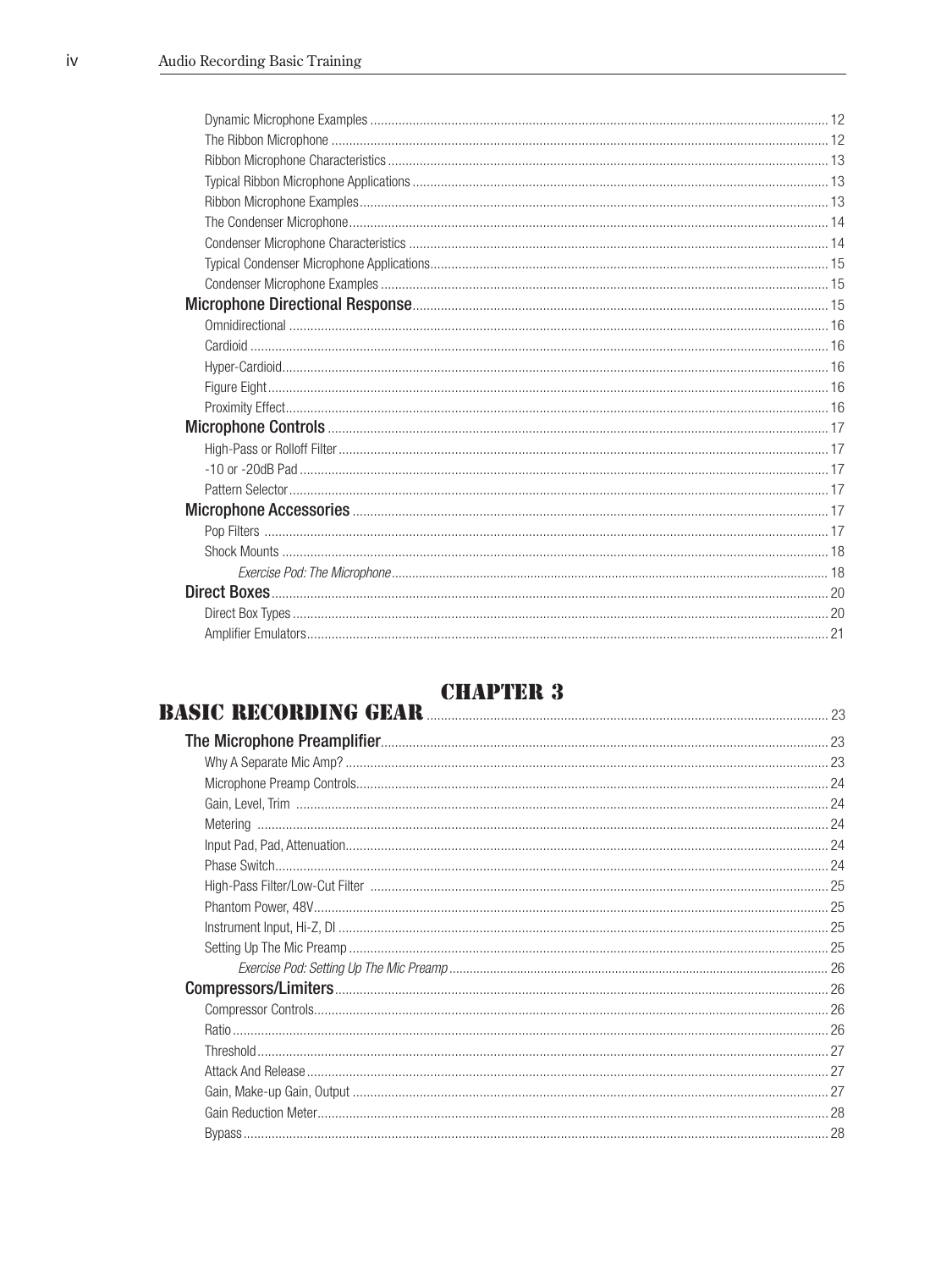### **CHAPTER 4**<br>RECORDING BASICS 25

## **CHAPTER 5**<br>MICROPHONE PLACEMENT BASICS **MICROPHONE** PLACEMENT BASICS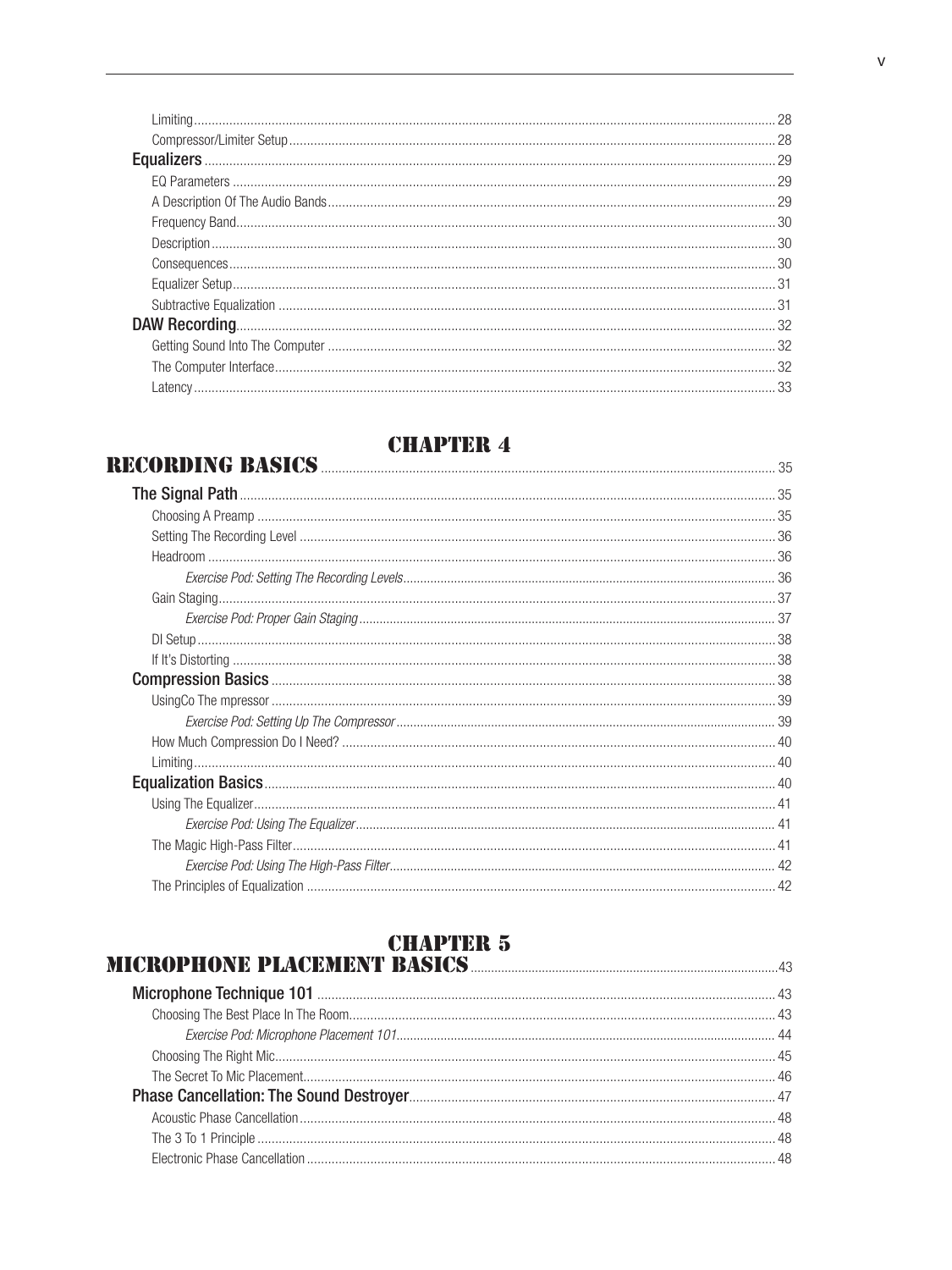### **CHAPTER 6**

| UNAI INN O |  |
|------------|--|
|            |  |
|            |  |
|            |  |
|            |  |
|            |  |
|            |  |
|            |  |
|            |  |
|            |  |
|            |  |
|            |  |
|            |  |
|            |  |
|            |  |
|            |  |
|            |  |
|            |  |
|            |  |
|            |  |
|            |  |
|            |  |
|            |  |
|            |  |
|            |  |
|            |  |
|            |  |
|            |  |
|            |  |
|            |  |
|            |  |
|            |  |

###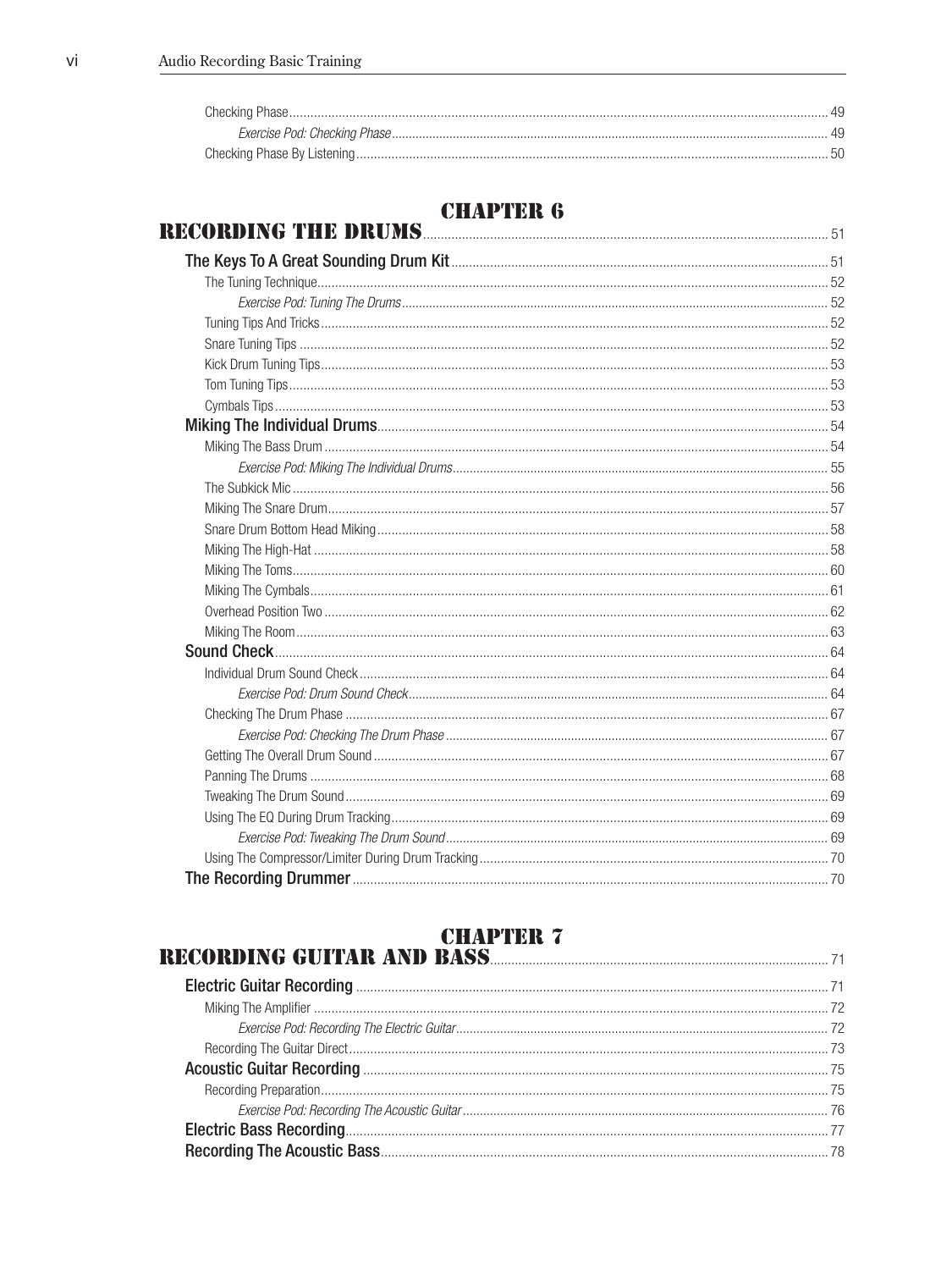### **CHAPTER 8**

### 

### **CHAPTER 9**

### **RECORDING ACOUSTIC INSTRUMENTS MANUSCRIPTION AND RECORDING ACOUSTIC INSTRUMENTS**

### **CHAPTER 10<br>RECORDING ELECTRONIC INSTRUMENTS**

| RECORDING IN STEREO |
|---------------------|
|                     |
|                     |
|                     |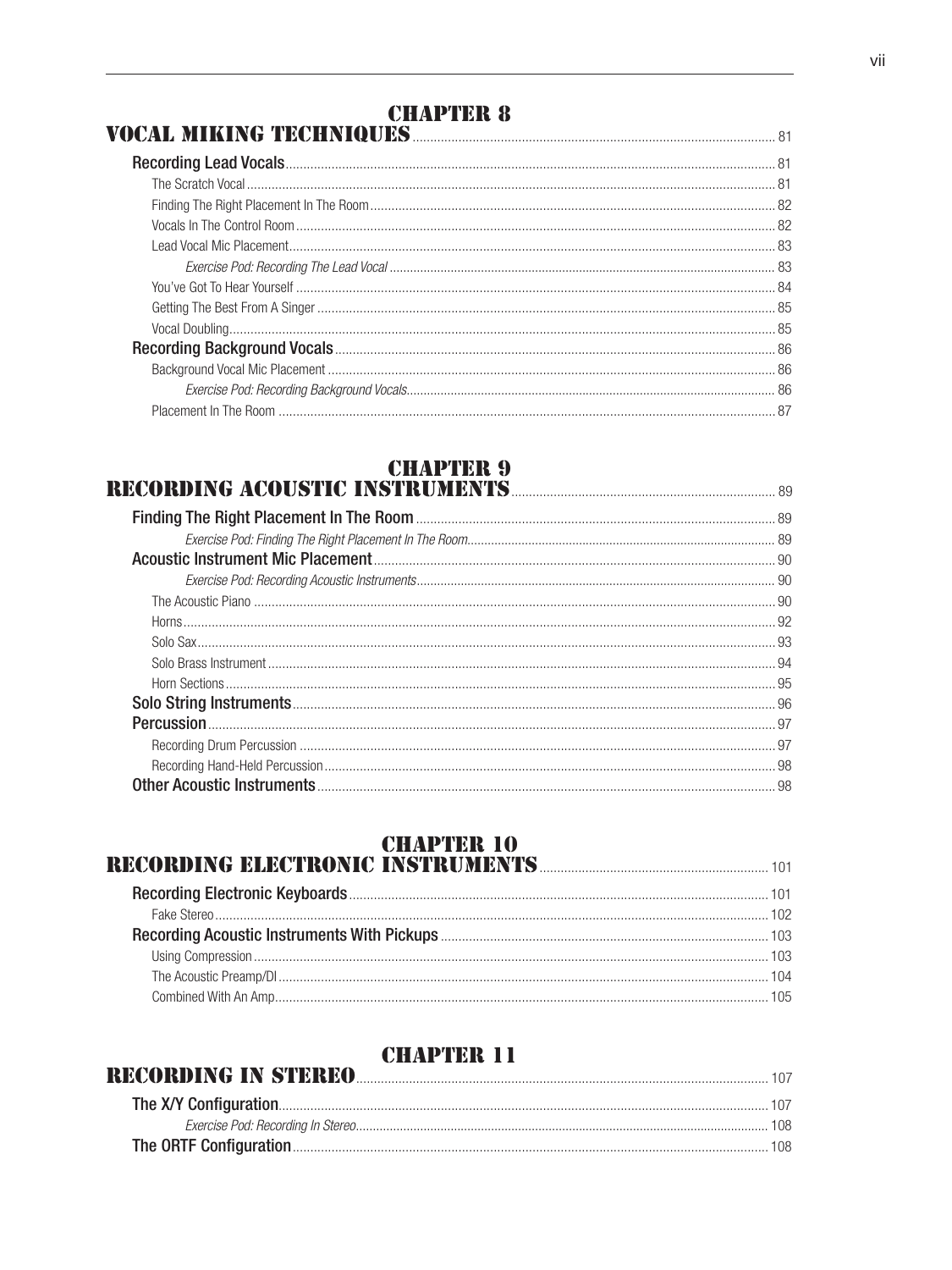# **CHAPTER 12**<br>THE RECORDING SESSION

| <b>IE RECORDING SESSION AND DESCRIPTION OF RECORDING SESSION AND DESCRIPTION OF RECORDING SESSION</b> |  |
|-------------------------------------------------------------------------------------------------------|--|
|                                                                                                       |  |
|                                                                                                       |  |
|                                                                                                       |  |
|                                                                                                       |  |
|                                                                                                       |  |
|                                                                                                       |  |
|                                                                                                       |  |
|                                                                                                       |  |
|                                                                                                       |  |
|                                                                                                       |  |
|                                                                                                       |  |
|                                                                                                       |  |
|                                                                                                       |  |
|                                                                                                       |  |
|                                                                                                       |  |
|                                                                                                       |  |
|                                                                                                       |  |
|                                                                                                       |  |

| VIIAT IIIU TO<br><b>THE ROUGH MIX</b> 123 |  |
|-------------------------------------------|--|
|                                           |  |
|                                           |  |
|                                           |  |
|                                           |  |
|                                           |  |
|                                           |  |
|                                           |  |
|                                           |  |
|                                           |  |
|                                           |  |
|                                           |  |
|                                           |  |
|                                           |  |
|                                           |  |
|                                           |  |
|                                           |  |
|                                           |  |
|                                           |  |
|                                           |  |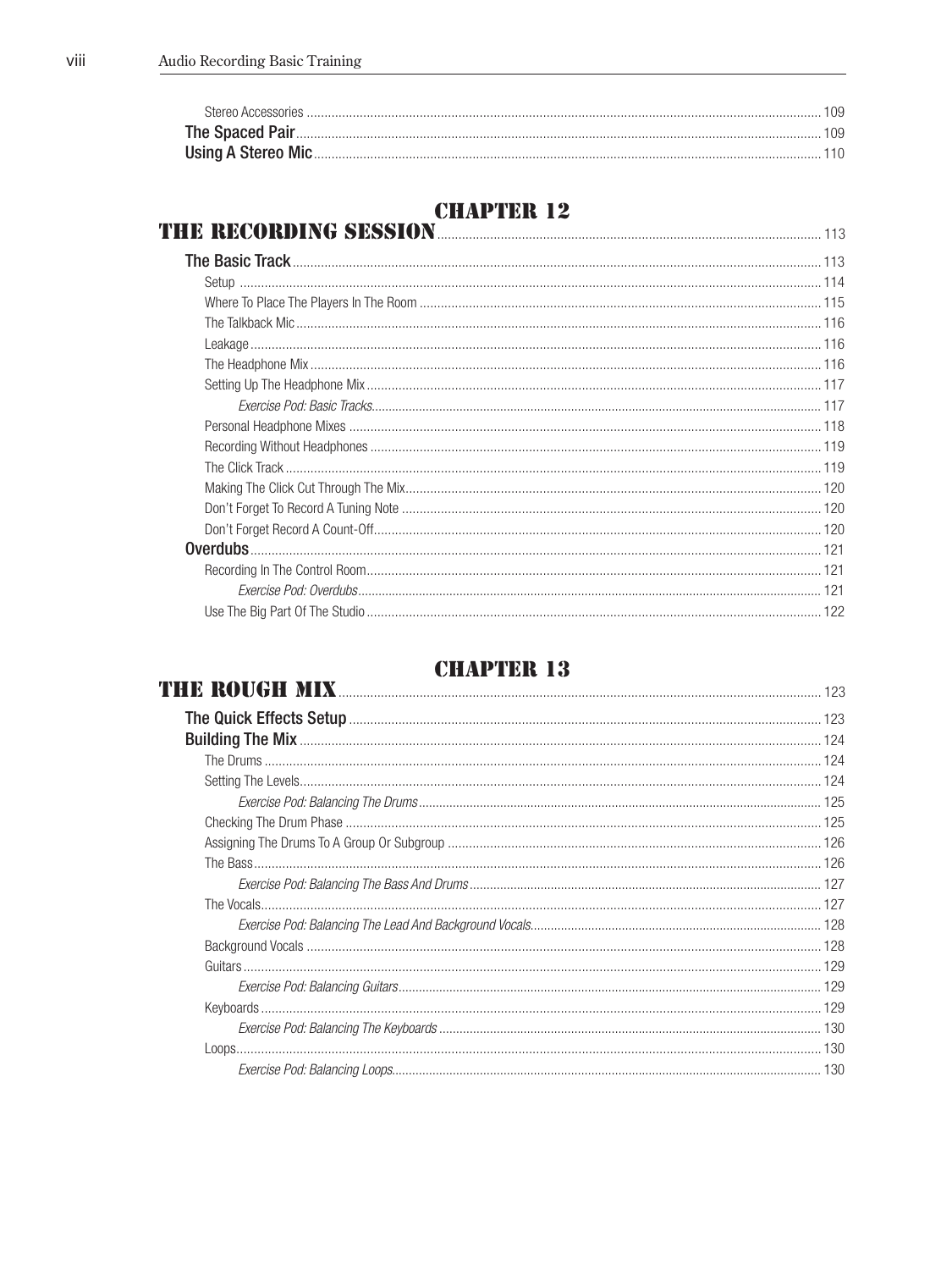|       | <b>CHAPTER 14</b><br>THE FINAL RECORDING<br>133 |
|-------|-------------------------------------------------|
|       |                                                 |
|       |                                                 |
|       | 135                                             |
|       |                                                 |
| INDEX | 145                                             |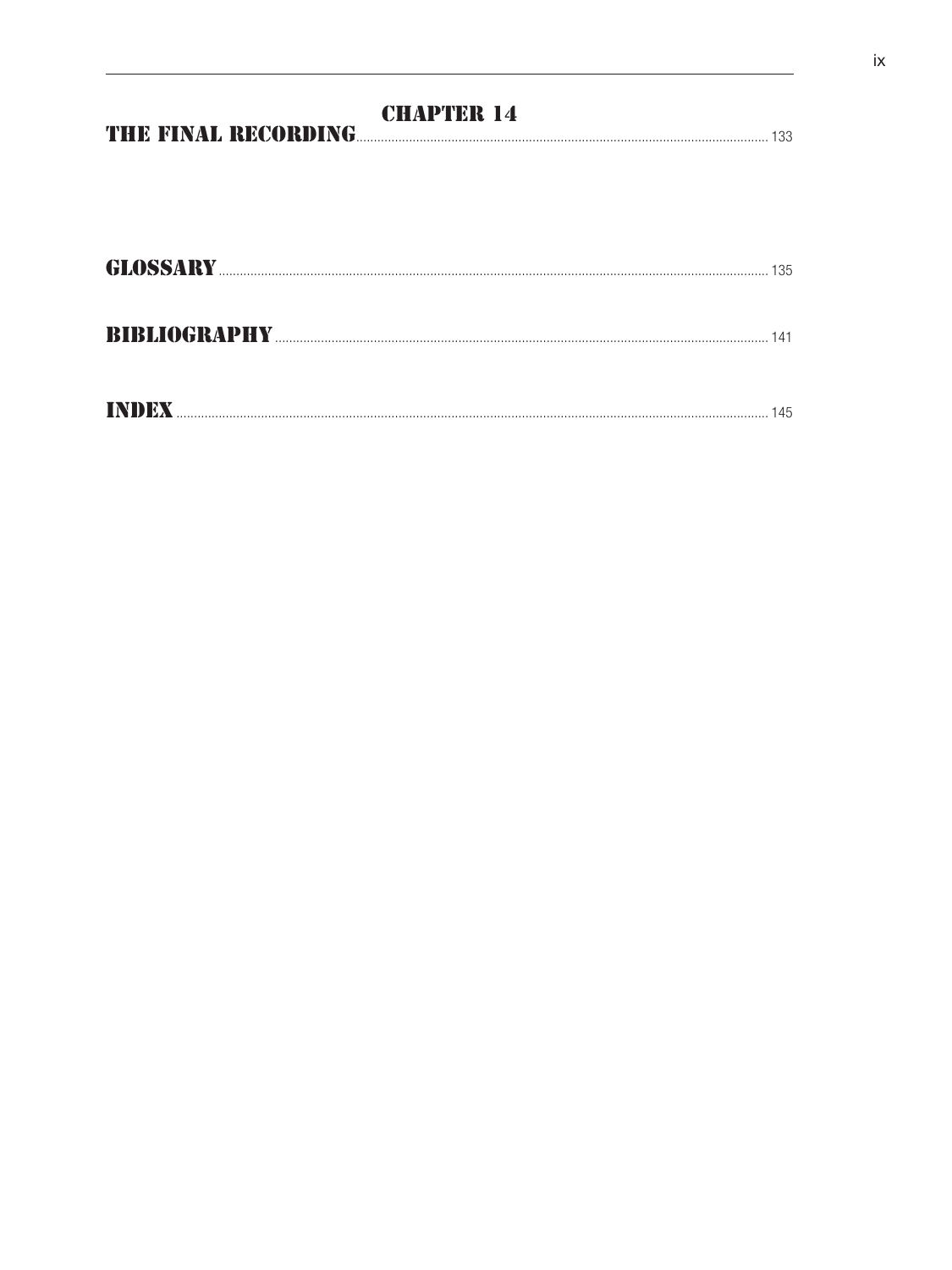#### **Phase Switch**

The *Phase Switch* changes the polarity of the microphone signal due to either a misplaced or mis-wired microphone. Set the switch to the position that has the most low end (see Figure 3.1). For more on phase, see Chapter 4.

### **High-Pass Filter/Low-Cut Filter**

The *High-Pass Filter* allows only the high frequencies to pass, which means the the low frequencies are attenuated (which is why it's sometimes called a *Low-Cut Filter*). The frequencies that are attenuated are usually anywhere from 40Hz to 160Hz. They're cut off in order to eliminate unwanted low frequency noise like the rumble from heavy truck traffic (see Figure 3.1). On most preamps, this frequency is fixed, but on many models it's variable.

### **Phantom Power, 48V**

It was pointed out in Chapter 2 that condenser microphones need some sort of power in order to operate. Mic preamps and recording consoles frequently supply that power (see Figure 3.1), which is a standard 48 volts, and that's why sometimes it's just labeled as "48V." This is called phantom power, and it's a pretty standard feature on most dedicated mic pres.

#### **Instrument Input, Hi-Z, DI**

Almost all mic preamps that are made these days have an input where you can plug an electric instrument like a guitar or bass to turn the unit into an active direct box. It's sometimes marked as "Hi-Z" because it's a high impedance input that's specifically matched to these kinds of instruments.

### **Setting Up The Mic Preamp**

The best way to set the a mic preamp up is to adjust the *Gain* control until the clip LED flashes only on the loudest sections of the recording. In most cases, the overload indicator doesn't actually light at the onset of clipping, so it's OK if it flashes occasionally (but check the manual first to make sure that's what really happens instead of it indicating the onset of an overload). This gives you the best combination of low noise with the least distortion (unless, of course, you like distortion). If you set the gain of



Figure 3.2: A Daking Mic Pre One Microphone Preamp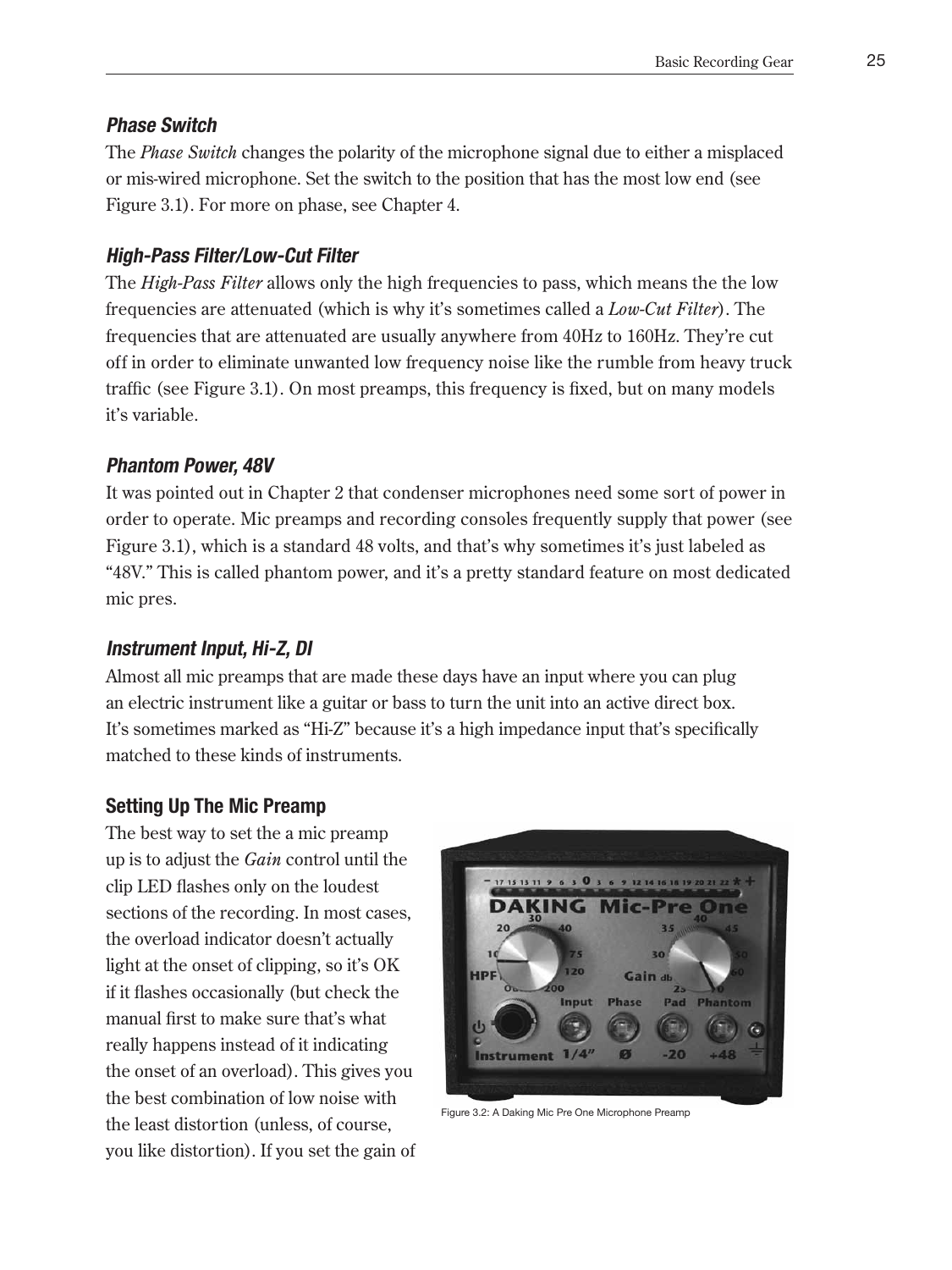#### **Using The Compressor**

Usually the *Input* or *Threshold* control will set the amount of compression occurring while the *Output* or *Make-Up Gain* control will control the output level. The *Ratio* control will also have a part in controlling the amount of compression that occurs. The timing of the *Attack* and *Release* is important, so here are a few steps to set up the compressor. *The idea is to make the compressor breathe in time with the song.*

#### *Exercise Pod: Setting Up The Compressor*

**E4.3:** A) Using the audio signal that you set up in E4.1, set the microphone up and insert the compressor into the signal chain, then slowly decrease the *Threshold* until the *Gain Reduction Meter* reads 2 dB. Can you hear the compression? What does the input meter of the DAW read? Can you hear a difference if you bypass the compressor?

B) Increase the *Threshold* until the *Gain Reduction Meter* reads 10 dB. Can you hear the compression? What does the input meter of the DAW read? Can you hear a difference if you bypass the compressor?

C) Return the *Threshold* control to where there's only 2 dB of gain reduction. Now increase the *Ratio* control from 2:1 to 6:1. What does the gain reduction meter read now? What does the input meter of the DAW read? Can you hear the compression? Can you hear a difference if you bypass the compressor?

D) Now increase the *Ratio* control from 2:1 to 20:1. What does the gain reduction meter read now? What does the input meter of the DAW read? Can you hear the compression? Can you hear the difference if you bypass the compressor?

E) Return the *Ratio* control to 4:1 and increase the *Threshold* control until there's about 3 dB of gain reduction occurring. Now decrease the *Attack* time to as fast as it will go. What does the gain reduction meter read now? What does the input meter of the DAW read? Can you hear the compression? Can you hear the difference if you bypass the compressor?

F) Increase the *Attack* time to as slow as it will go. What does the gain reduction meter read now? What does the input meter of the DAW read? Can you hear the compression? Can you hear the difference if you bypass the compressor?

G) Now decrease the *Attack* time until the sound of the instrument just begins to dull. What does the gain reduction meter read now? What does the input meter of the DAW read? Can you hear the compression? Can you hear the difference if you bypass the compressor?

H) Increase the *Release* time to as slow as it will go. What does the gain reduction meter read now? What does the input meter of the DAW read? Can you hear the compression? Can you hear the difference if you bypass the compressor?

I) Decrease the *Release* time to as fast as it will go. What does the gain reduction meter read now? What does the input meter of the DAW read? Can you hear the compression? Can you hear the difference if you bypass the compressor?

J) Increase the *Release* time so it bounces with the pulse of the song. What does the gain reduction meter read now? What does the input meter of the DAW read? Can you hear the compression? Can you hear the difference if you bypass the compressor?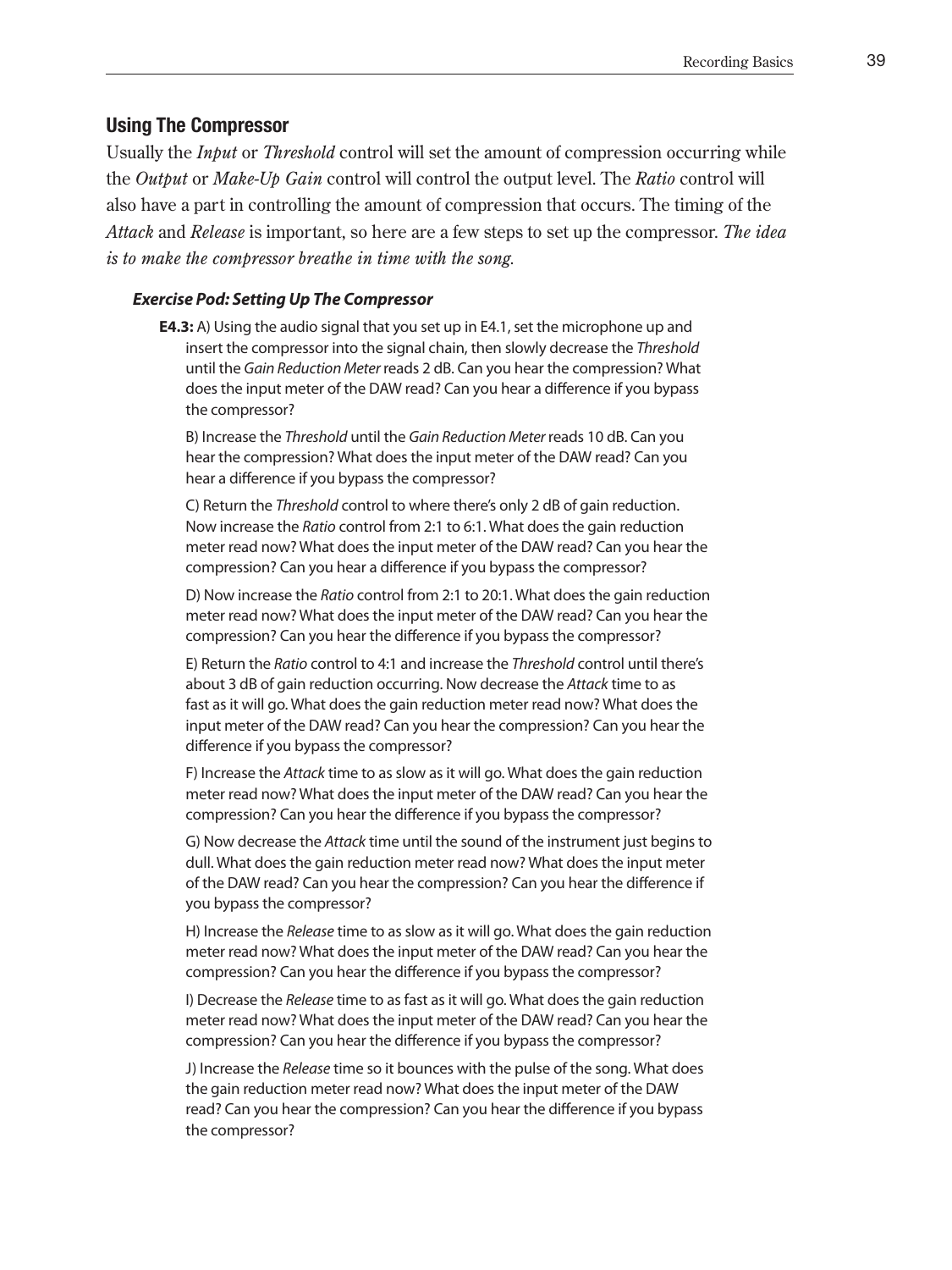## CHAPTER 7 RECORDING GUITAR AND BASS

If it were as easy as just placing a mic in one standard spot, then getting great guitar and bass sounds would never be much of a problem, but we all know that's not the case. Capturing the sound of an electric or acoustic guitar or bass can sometimes be madly frustrating, because unfortunately, recording the sound that you hear in the room is not always as easy as it seems. Of course, the player, the gear, the song, the arrangement and the studio all play a hand in getting a great sound, but here are some ways to get a better guitar sound almost every time.

### Electric Guitar Recording

Electric guitar recording has evolved through the years, from miking the amplifier from a distance, to close miking, to using multiple mics, to recording direct and finally using an amplifier emulator. No one technique is better than another. In fact, multiple techniques are frequently used on the same recording.

Electric guitars don't need anything fancy to capture their sound. The frequency response doesn't go that high or that low, and the more distorted it is, the fewer transients the signal has, making it somewhat easier to capture than other instruments. As a result, dynamic mics are frequently used with good results. That said, sometimes it's surprising just how good an amp can sound when a large diaphragm condenser or ribbon mic is used, so don't be afraid to experiment.